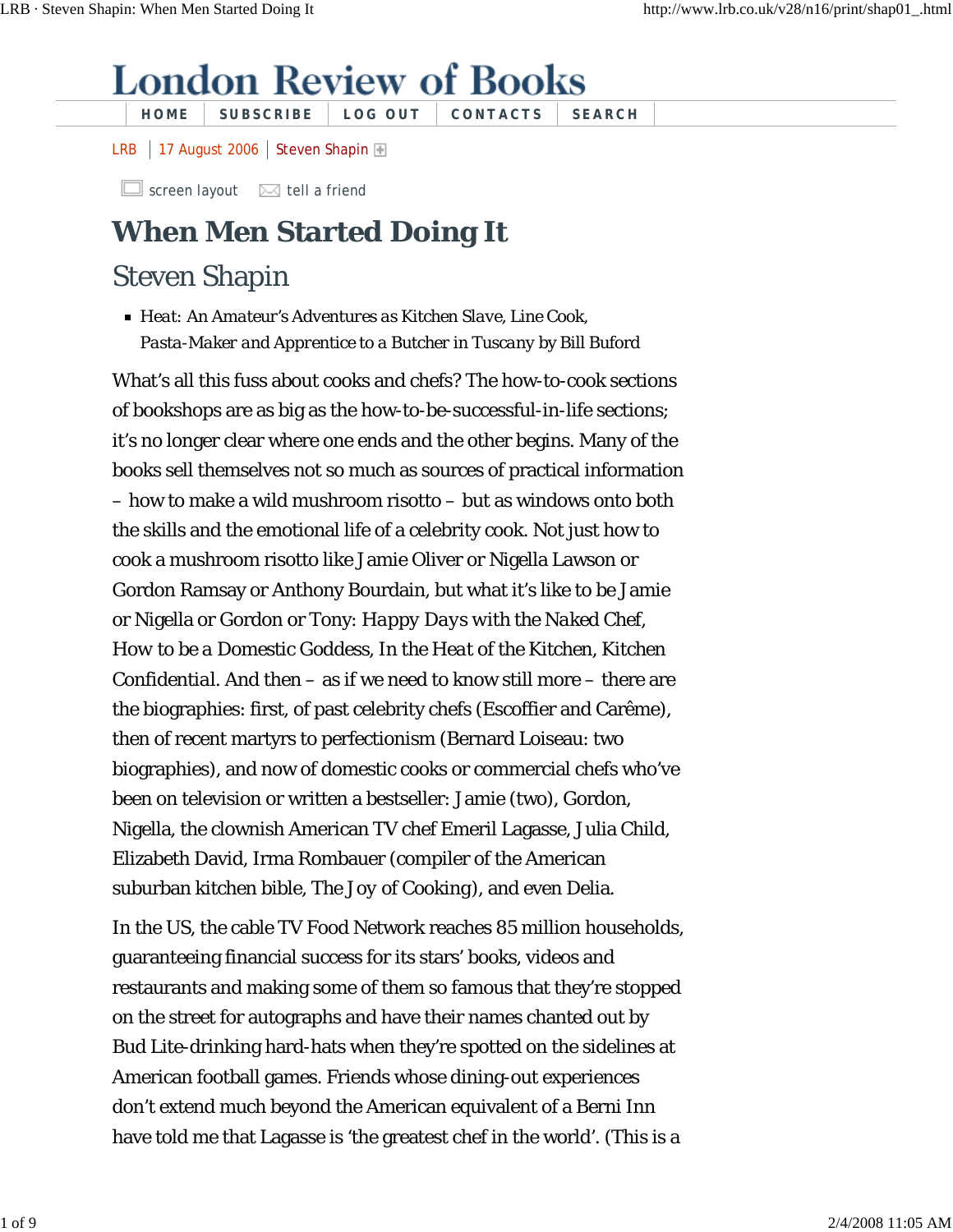man whose tag-line, 'kick it up a notch', expresses his belief that all dishes are immeasurably improved by the theatrical addition –'Bam!'– of immense quantities of garlic, pork fat and his proprietary Cajun seasoning powder, Emeril's Original Essence™: \$3.59 for three ounces.) There seems to be magic about them – from the hems of their aprons to the tips of their toques. The New York journalist Molly O'Neill has described the genre of 'food porn' – food writing which doesn't really seek to transmit knowledge but to show you, in erotic detail, just what it is you cannot do and cannot have. Well over half a billion books about food and wine are sold in the States every year and the circulation of glossy food and wine magazines goes up and up: *Bon Appetit* (1.3 million), *Food and Wine* and *Gourmet* (both about a million).

By comparison, the circulation of the *New Yorker* – which has instituted an annual food issue – was just short of a million in 2004. And now its former fiction editor Bill Buford has provided one of the most evocative testaments to our – and his – current obsession: *Heat* is a record of several years spent in willing servitude to some of the great chefs, and food artisans, of Manhattan and Italy. He wants to know what it's like; he needs to know how to do what they do. He wants the magic, and he knows that it can't be had through the reading of books and the watching of television shows, but only through the laying on of hands.

We used not to care so much. Plato thought that those who were greatly concerned about what they ate could never be suitable governors of the Republic. You had to eat what you were given and not spare it a second thought. Homer had it right, Plato reckoned, when he 'feeds his heroes at their feasts, when they are campaigning, on soldiers' fare; they have no fish, although they are on the shores of the Hellespont, and they are not allowed boiled meats but only roast, which is the food most convenient for soldiers, requiring only that they should light a fire, and not involving the trouble of carrying about pots and pans.' The corruption came from the Italian peninsula; Plato specifically disapproved of 'Syracusan dinners, and the refinements of Sicilian cookery'. Caring too much about that sort of thing was incompatible with a life of civic virtue. Citizens of the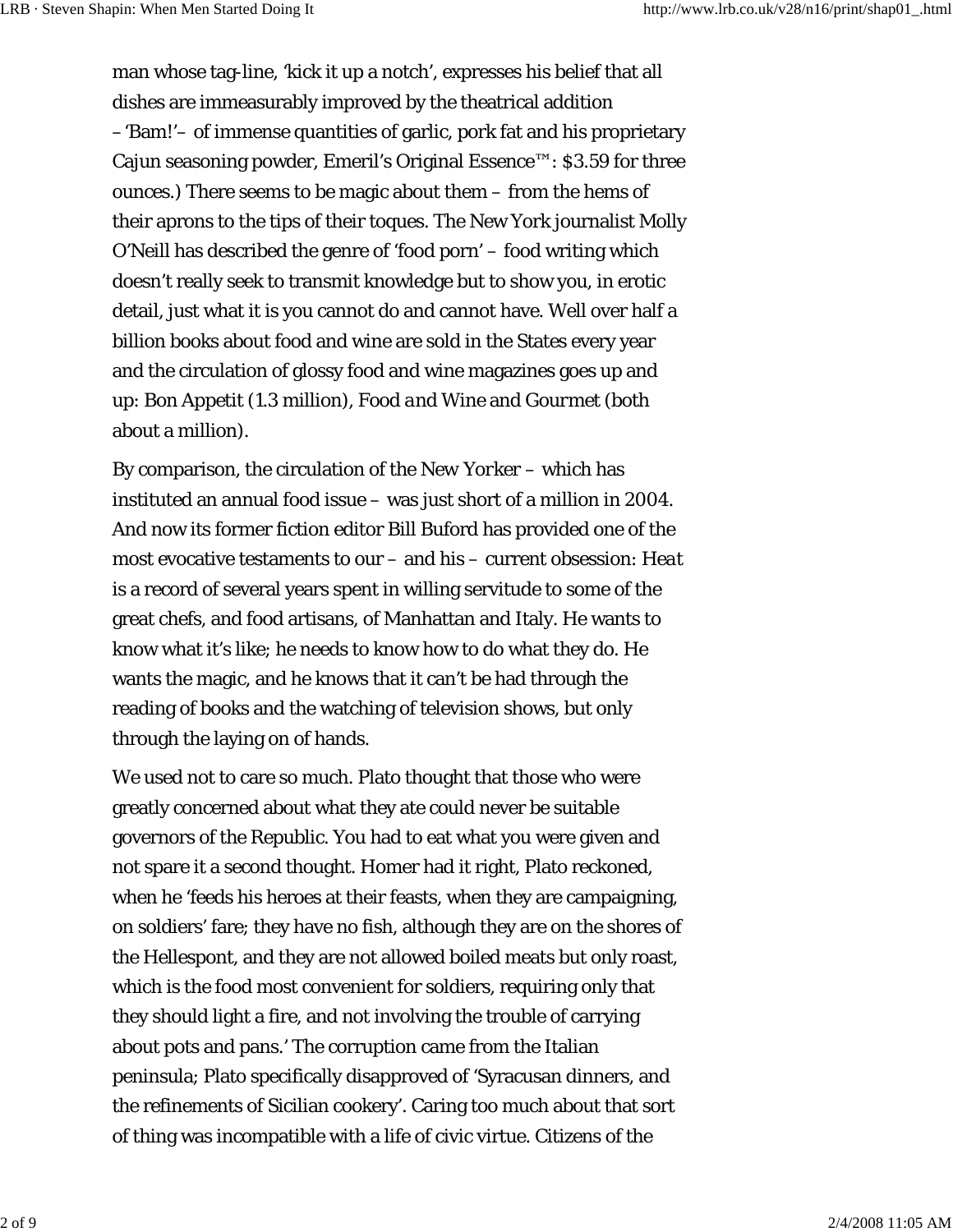Republic had to have salt and olives and cheese, onions and greens – 'the sort of thing they boil in the country' – and, for dessert, maybe figs, chickpeas and beans, accompanied by watered wine taken in moderation. That would ensure health and longevity, and that was all one should care about.

Aristotle specifically looked down his nose at cooks. Knowing how to cook was the sort of instrumental knowledge suitable for a slave. If you were going to live the life of virtue, you needed the right number and sort of slaves, but the idea that you would learn to be a cook yourself was absurd. From the Middle Ages onwards, Continental – more rarely, English – noblemen might, and occasionally did, value their skilled household cooks very highly. They might even make a display of how much they themselves knew about the culinary arts, but the number of gentlemen who sought to acquire cooking skills was small. The Princess Palatine, married to the younger brother of Louis XIV, expressed a certain surprise about the exotic ways of her crapulous son, the regent: 'My son knows how to cook; it is something he learned in Spain.' However well regarded your cook was, he was still your servant: why on earth would you want to do that sort of thing yourself?

But a 'kitchen slave' is precisely what Buford wanted to be. He chucked his full-time job at the magazine, and for more than two years indentured himself to the celebrity chef Mario Batali at Babbo, then the flagship of Batali's New York Italianate restaurant empire; for shorter periods, he studied how to make *pasta fresca* at a restaurant in Emilia-Romagna where Batali himself served an apprenticeship, and how to be a butcher and sausage-maker at the most traditional *macelleria* in Chianti. And it's a sign of our times that the general reaction – certainly mine – to Buford's adventure is more envy than wonderment. Buford paid a heavy price for the skills he acquired. At Babbo, he went through the degradation rituals of the prep and line-cook that have become familiar from the 'kitchen nightmare' literary and TV genre. Working for free, he was bumped, burned, bloodied and subjected to verbal abuse.

Starting with morning prep work, his dissection of a couple of dozen ducks was a disaster ('You *are* aware that these are going to be served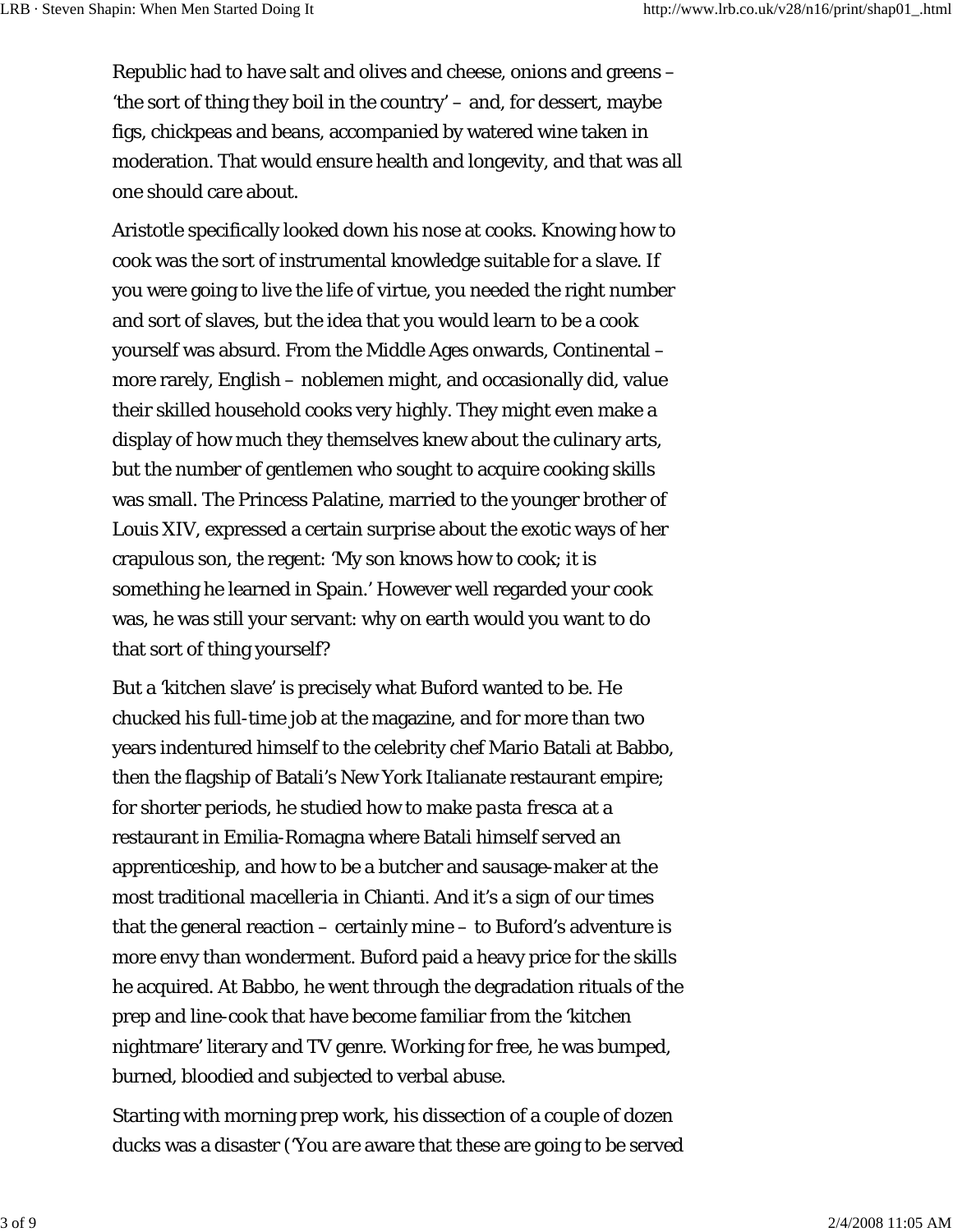to people?'), as was the cutting up of pork for a ragù ('These are chunks, I asked for cubes'), and the 'fine dice' of carrots (tossed into the garbage). Chopping celery, Buford threw away the leaves, and Batali – making a rare personal appearance at his restaurant – was apoplectic: 'You're throwing away the best part of the celery! Writer guy – busted!' Buford nevertheless was making progress, and, after prep-kitchen boot-camp, he was elevated, first to the pasta station, where he worked the huge infernal pasta-boiler known as 'the bitch' ('nice touch', Buford reflected, on learning that behind his back he was called 'the kitchen bitch' – 'the kitchen bitch cleaning the kitchen's bitch') and then on to the crucial grill station. There he suffered serious heat-stroke and serial humiliation: 'Your pork is undercooked, and your rabbit is overcooked.' One night – just when he thought he was getting the hang of  $i - a$  particularly sadistic head chef decided that he had plated up the wrong amount of braised fennel: 'It's not fucking good enough . . . Do it again,' the chef snarled, and threw the hot fennel in Buford's face. All that pain in the service of all that pleasure.

Buford then took himself off to Italy to learn how to make fresh pasta and take apart pigs and cows. This involved much less abuse but not that much less frustration. Making mediocre egg pasta is not difficult, nor is using a sharp knife to chop up an animal into edible bits, but it is very hard to learn how to do either supremely well. You have to watch for a long time before you are allowed to try. *Pasta fresca* is just flour and egg, with maybe a little salt, water and olive oil. But it must be a good egg (hard to find and harder to define) and you mustn't use a food-processor or even a metal pasta machine but a *matterello* – a long, thin rolling-pin – working on a wide wooden board: wood on wood for the texture and 'that grainy-in-the-mouth feel'. In the Emilia-Romagna restaurant where, again, Buford counted himself lucky to work for free, the master was a tough mistress, and just when he thought he'd cracked the secret of working the dough with the *matterello*, she announced her disapproval with a blow on his shoulder: 'You look like an old woman . . . You will never learn if you roll it out like an old woman.' You have to make the sheets so thin you can see through them but not so thin as to tear, and if it tears you have to throw it away and start again. When are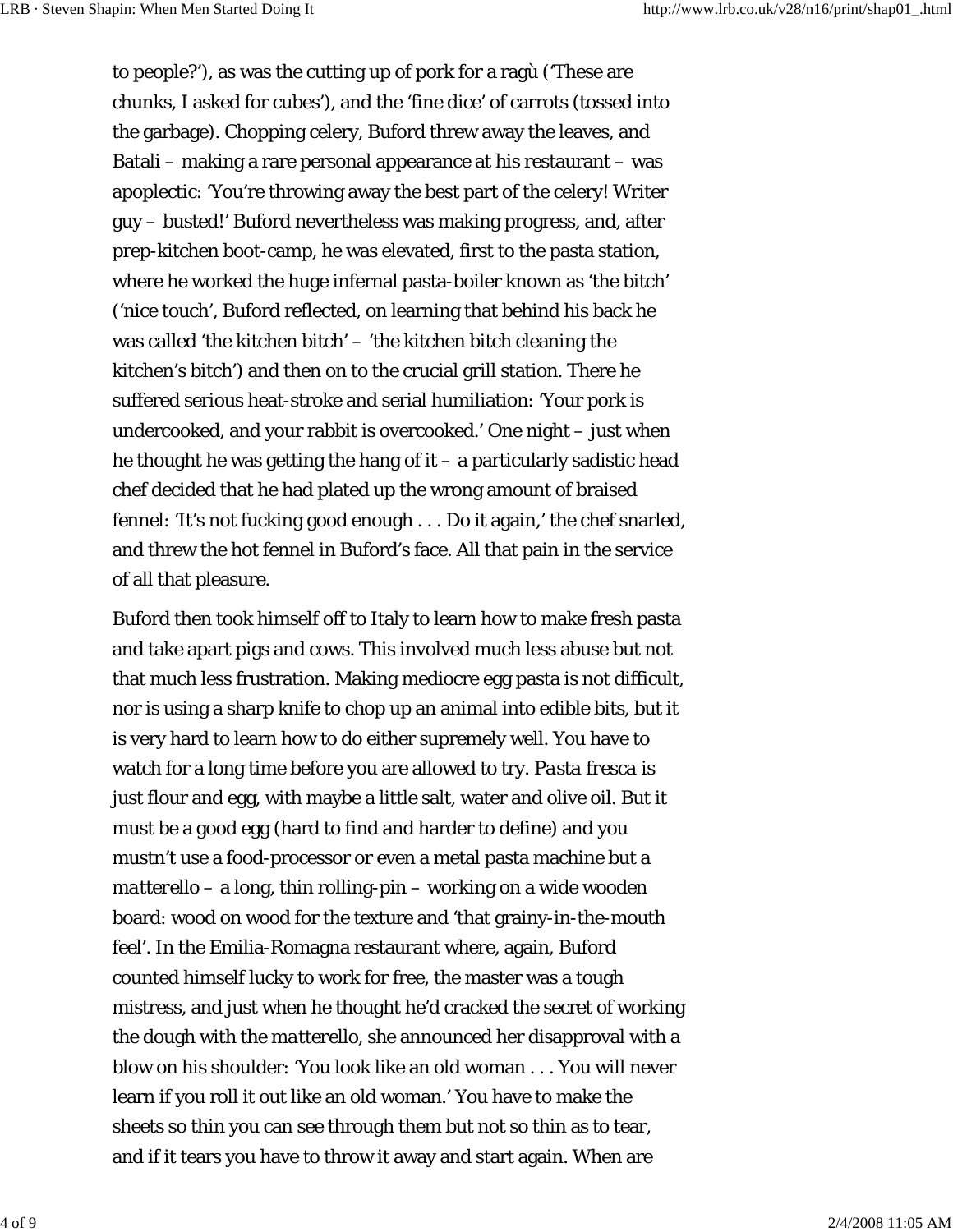they right? When they look like *this*. The mistress had one secret which was shown but not said: underneath the pasta board was a strip of wood that kept the board from sliding when the dough was being rolled; you made sure there was a flap of dough hanging over the strip and positioned your belly against the dough; then you could stretch away more efficiently. To make tagliatelle, the sheet of pasta must be 'dry, but not too dry'. How dry? Like *this*. To make tortellini – Buford had taken an oath not to tell Batali the secret – the ragù must include four meats (pork, chicken, prosciutto and mortadella), two eggs, some parmigiano reggiano ('How much? Enough to thicken it') and some nutmeg ('A little'). That was the filling; the mistress refused to show Buford how to wrap it into the pasta until his next visit – perhaps to test whether he had honoured his oath.

In Tuscany, he set out to 'learn meat' – 'how you prepare an animal as food'. Again, the cock-ups and the frustration: he cut himself (of course, and many times); he walked into a bin of meat and went flying; he set himself on fire. But finally 'the Maestro' – the establishment's taciturn Zen master – set him loose on the carcass of a pig: 'He took my knife, and his initial instruction went something like this. "*Guarda!* (Watch!) You do this (*così*). You do that (*così*). You cut these (*tagliale*) one by one. You work the spine loose, and *basta*."' And so Buford followed instructions, with the result that he chopped the tenderest and most expensive part of the pig in half. '"Oh, shit," I said in English. "I did that? Fuck." Then, remembering I was in Italy, I said (in Italian): "That was a mistake, wasn't it?"' The Maestro agreed that it was a rather big mistake: 'Non va bene.' Again, Buford made progress, and, by the time he returned to Manhattan, he was able to schlep a whole still-bleeding pig (only recently bereft of life) from the farmers' market back to his apartment, taking it up in the lift – together with an unamused Wall Street banker – and butchering it in the traditional Tuscan way: a tub of pork *confit*, chains of *salsicce*, a *rosticiana*, an *arista* (the aristocrat of roast, herbed rolled pork), vast quantities of *ragù*, brawn: 450 servings of food from one animal, skilfully dismembered.

Buford is a romantic, and what's gone wrong with the modern world – as he sees it – is the commodification of food and the loss of skill in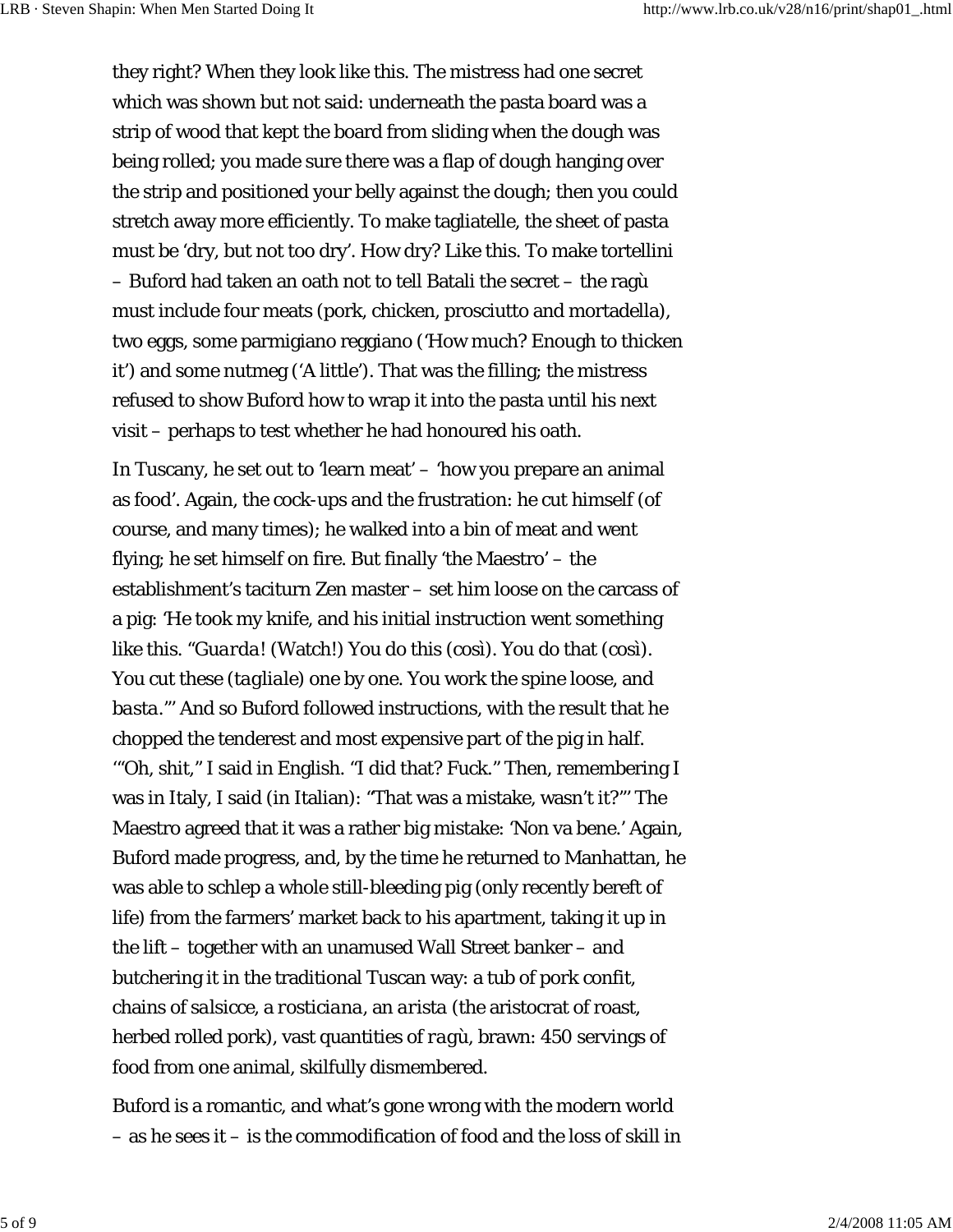making and preparing it: not knowing what's at the end of your fork but especially not knowing how to make it, not knowing how to use your hands and your senses. Having spent his working life making intellectual artistic judgments, Buford wanted to be able to make sensory artisanal judgments: how much pressure to apply to the point of a very sharp knife when separating the muscles of a cow's thigh, and to the ends of a *matterello* when rolling out pasta for ravioli, how to gauge the proper resilience of dough, how to touch grilled meat to tell its degree of doneness, how to hear when the risotto needs more broth, how to smell when the fish is cooked, how to tell by sight alone whether the meat is good, how to taste on the roof of your mouth the difference between grass-fed and grain-finished beef, how the polenta looks when it's ready and how to judge when it doesn't need stirring. There are cooks whose aim is innovation and there are cooks who want to re-create and purify tradition: Buford is one of the latter. He wanted to know how to do the simple things and knew how hard it was to do simple things well: kitchen *sprezzatura*. He wanted, at least temporarily, to leave a world in which judgment was subjective and contestable – who's good enough to write fiction for the *New Yorker*? – for one in which judgment was objective and absolute, one in which everyone in the kitchen knew for a fact when you had done well and when you had fucked up. The word for craft used to be 'art', and it was the shift from art to 'art' that attracted him, from art that fed people's imaginations to 'art' that fed people.

Buford got good. The self-deprecating jokiness of earlier sections of the book probably hides just how good he got. He cooks at home now, but he was good enough to pass at the grill station at Babbo, which has been called Manhattan's top restaurant. Some restaurant skills are translatable to the home kitchen – how to use the water the pasta has cooked in, the value of seriously browned meat (for the taste, not to seal in the juices), the importance of keeping your knives very sharp, how to leave the risotto alone, how not to take recipes too seriously – but some are not: speed and consistency (neither of them big domestic considerations), arranging the 33 different items of your *mise en place* and keeping a map of it all in your head, how to keep track of the progress of half a dozen grilling seabass by changing their compass orientations. What he wanted was to be a very good cook, a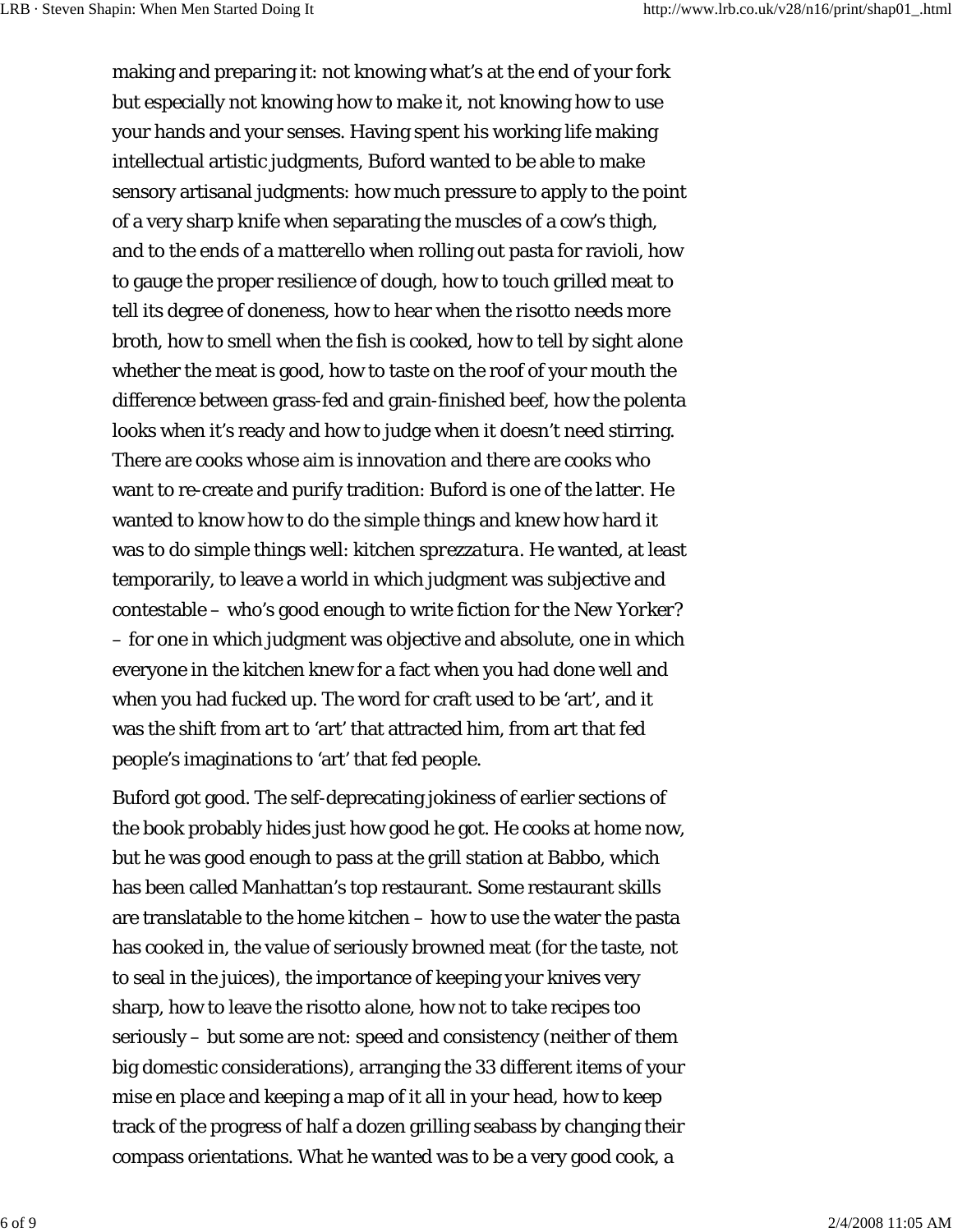cook who was the steward of vanishing artisanal traditions: 'I didn't want this knowledge in order to be a professional; just to be more human' – where more human is understood to mean less modern.

In fact, he got so good that, when he settled back in New York, Batali offered him financial backing to open his own restaurant: 'Say, a small place in Italy, maybe in the hills. Italian for the Italians . . . Completely authentic.' Buford thought about it, but thought not: he had never wanted a restaurant; he wanted to know what chefs did, not to be a chef. He was an 'amateur' – he did it for the love of it and not to make money – and that's the spirit in which he approached his adventures. The Dante-quoting, 'O sole mio'-singing butcher in Tuscany affected to be an amateur too, one who made money through his art but who despised the world of – spitting out the English with sarcastic emphasis – 'bizzzness': 'I have a bad bizzzness. I am not interested in a good bizzzness . . . I do not want to be Mario Batali.' The world went wrong by giving the customer what he wanted, especially when what the customer wanted was the cheapest possible food. In fact, as customers became more and more removed from the means of agricultural and kitchen production, they didn't know enough to know what they wanted; if you were committed to your calling, you should understand that the customer was *un cazzo*, a dickhead, and should be treated accordingly. But Batali was an unapologetic professional and no romantic – 'We make money by buying food, fixing it up, and getting other people to pay for it' – and his business partner Joe Bastianich was blunter. Visiting the rustic Italian mountain restaurant where Batali had trained, Bastianich wondered why the owners weren't minting it: 'Mountains, schmountains, restaurants are a business: Why are you guys such fuck-ups?' Yet what Batali was selling – what makes him a 'brand' and his bizzzness such a good one – is the Idea of Authenticity, of high-priced rusticity, of *nona*'s *casalinga* cooking. Batali was the access point for Buford's adventures into kitchen-authenticity, but the only thing the 'writer guy' meant to sell was the book that described it, flesh made word again. The thing had come full circle.

Top chefs have now completed the transition from slave to celebrity, from people who worked cheaply for the rich to people for whom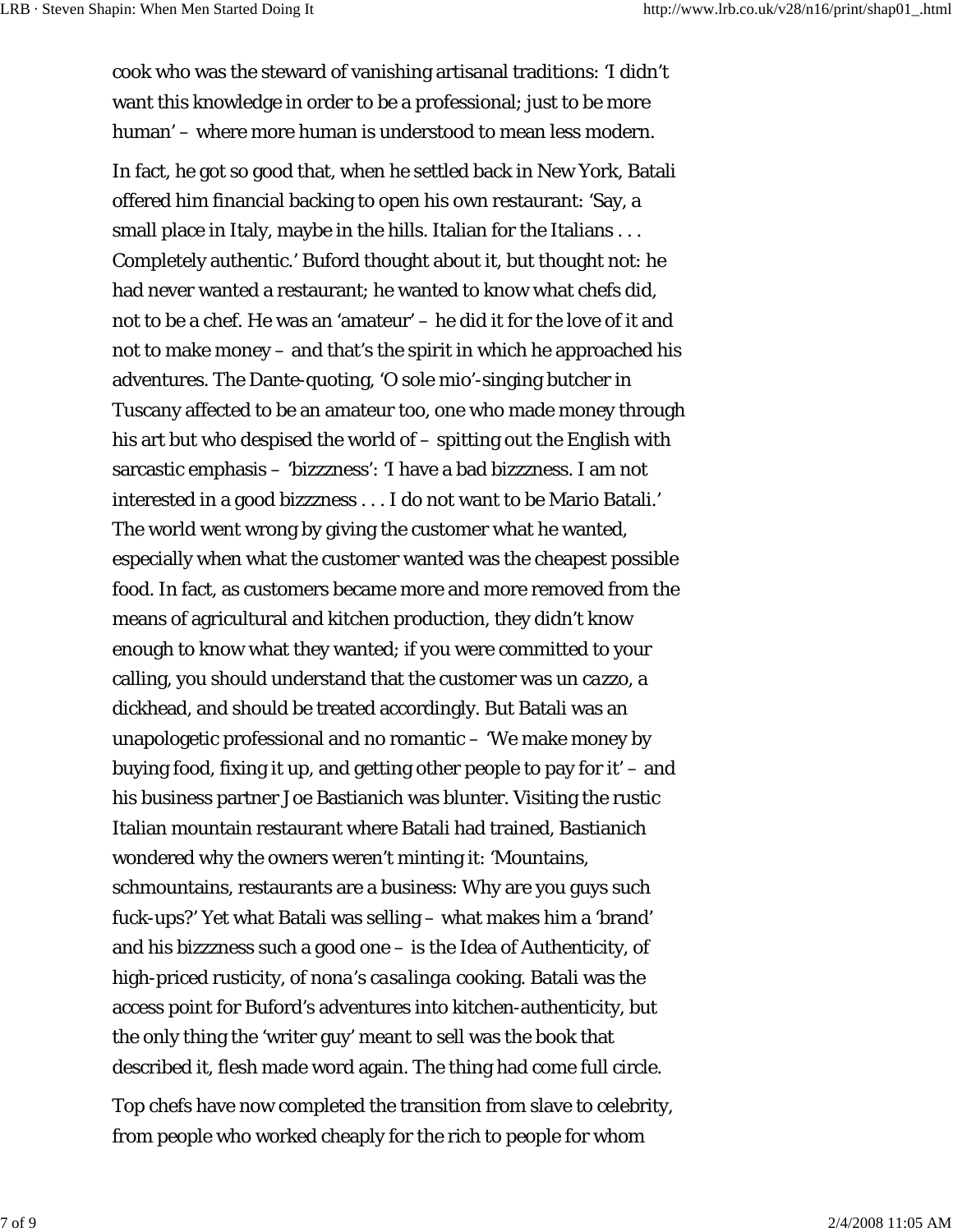some of the rich would gladly work free. The current fuss about chefs is a remarkable shift in our culture and its possible causes amount to an index of how we live now. First, domestic work got democratised: once, if you were well off, the cook was your household servant; with the emergence of restaurants in the late 18th century, you would occasionally pay – often quite a lot – to go to his place to eat the food he sold; then, with the decline of domestic service in the early 20th century and the subsequent emergence of new kitchen technologies, cooking became something that even fairly posh wives would do, so achieving a degree of legitimacy; and, finally, with the partial democratisation of the workplace and the partial triumph of feminism, men took up home cooking. And when men began to do the cooking it became worth thinking about and very much worth talking about.

Second, cooking skills got scarce. Urbanisation and industrialisation disrupted the traditional chains by which indigenous skills had been transmitted from hand to hand, largely from mother to daughter, and what everyone knew how to do eventually became what very few people knew how to do. In the main, the skills just disappeared or are on their way to disappearing: for many households, the cooked-from-scratch sit-down meal is a rarity, and few people will now be at all familiar with the look and taste of a genuine free-range egg. It would be wrong to assume that the passing of these skills is widely lamented. Getting and using them takes such a lot of time. But among those who do feel their loss – women as well as men – there are cookbooks, TV shows and, for the dedicated and very well-off, week-long cooking courses, because there are few other plausible ways to learn. This makes the skills interesting, while, at the same time, transforming some of those who possess them into stars. And so, while our current obsession with cooks and chefs is undeniable evidence of an upsurge of fascination with the kitchen arts, it is also testimony to their decline.

Third, the world got smaller, and, in the Anglophone world, which came to see little value in its native culinary traditions, this meant learning some other cultures' tastes and kitchen-skills. Cheap travel, mass immigration, and the proliferation of exotic foods at the